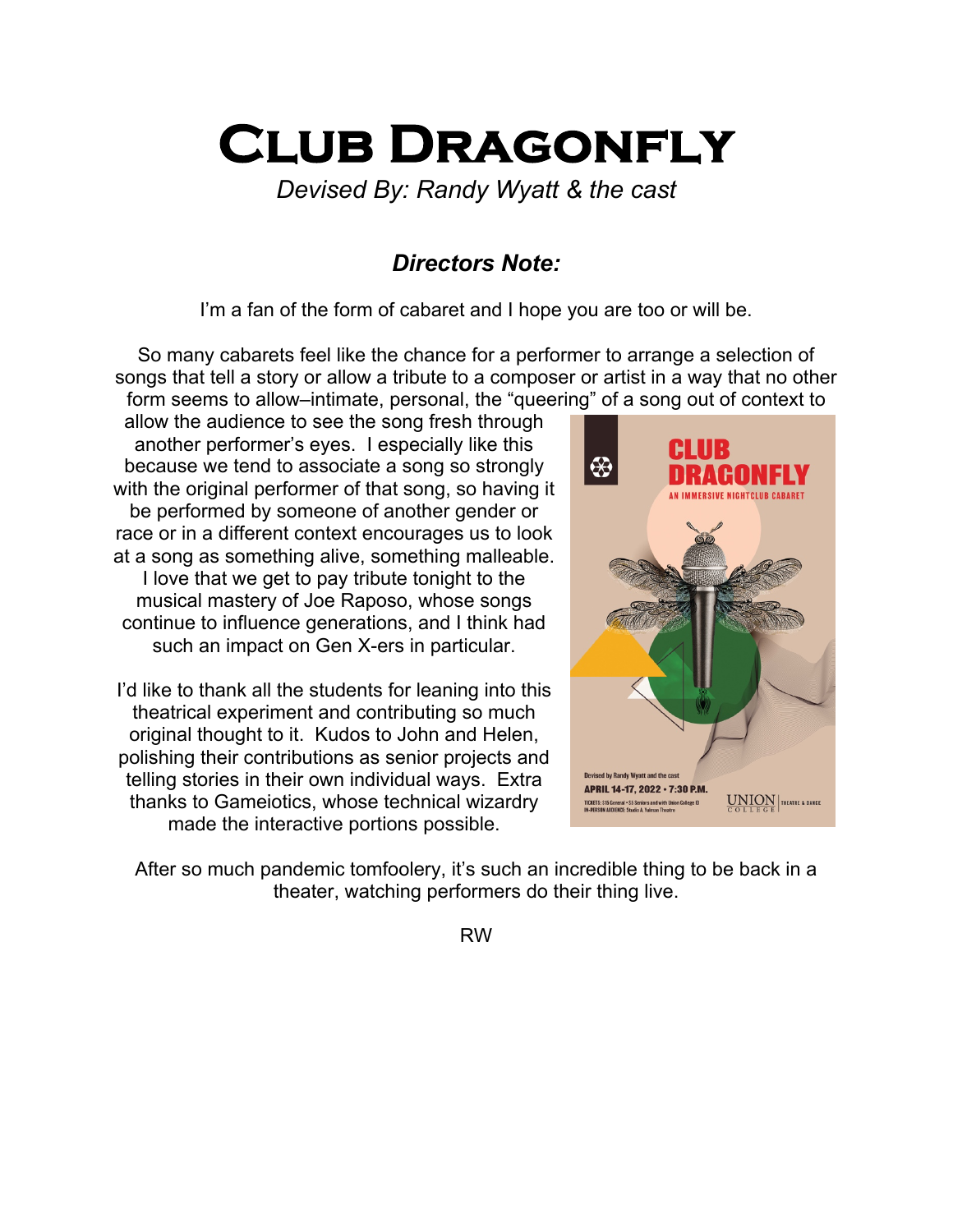# **CAST**

#### *Dragonfly Singers*

**Adam Ginsberg:** Adam is a Senior at Union College from Westborough, Massachusetts. He is double majoring in Mathematics and Music. He is a member of the Union College Choir, and this is the first theatrical production that he has ever been involved with. He would like to thank his friends and family, the cast and crew, and the Music and Theater departments for their continuous dedication, hard work, and support!

**Arundhati Gore:** Arundhati Gore is a Sophomore at Union College from Pune, India. She is currently a Biochemistry and History double major with a minor in Music. She has been involved with the Union College Choir during her time at Union. This will be her first time working in a production with the Theater department, and she is extremely excited to perform. She would like to thank her fellow Dragonfly singers, the wonderful cast and crew, as well as the Theater and Music department for their hard work and support.

**Yalena Terrero:** Yalena Terrero is a Senior at Union College from Boston, Massachusetts. She is double majoring in Neuroscience and French. She is a member of the Posse Scholarship program and is going on after college to nursing school to become a Nurse Practitioner. Though she was involved in choir at younger ages, this is her first production at Union college. She would like to thank her family and friends for their support. She would also like to thank her fellow performers and crew members for making this night possible. Welcome to *Club Dragonfly,* and we hope to see you again soon!

**Kristen Campbell:** Kristen is a first year at Union from Norwood, Massachusetts and is an Environmental Policy and Music double major. She is involved in the choir here on campus. This is her second dramatic performance at Union following the *Sex Habits of American Women* this past fall. Before her time at Union, Kristen was involved in theater and music through middle school and high school with over 20 productions overall. She would like to thank her parents for always being so supportive and our amazing production team for helping this play to go on in difficult times.

**Margaret (Maggie) Kelley:** Maggie Kelley is a Sophomore at Union College from Wenham, Massachusetts. She is double majoring in Computer Science and Theatre and recently acquired a minor in music. In addition to being involved in the theatre department, she is a member of the Union College Choir. This is her second show at Union, the first being *The Sex Habits of American Women*, and she is so excited to get to be on a stage again. She would like to thank her fellow performers, and the hardworking crew for all the work they've done to make this show happen. Have a lovely evening at *Club Dragonfly*!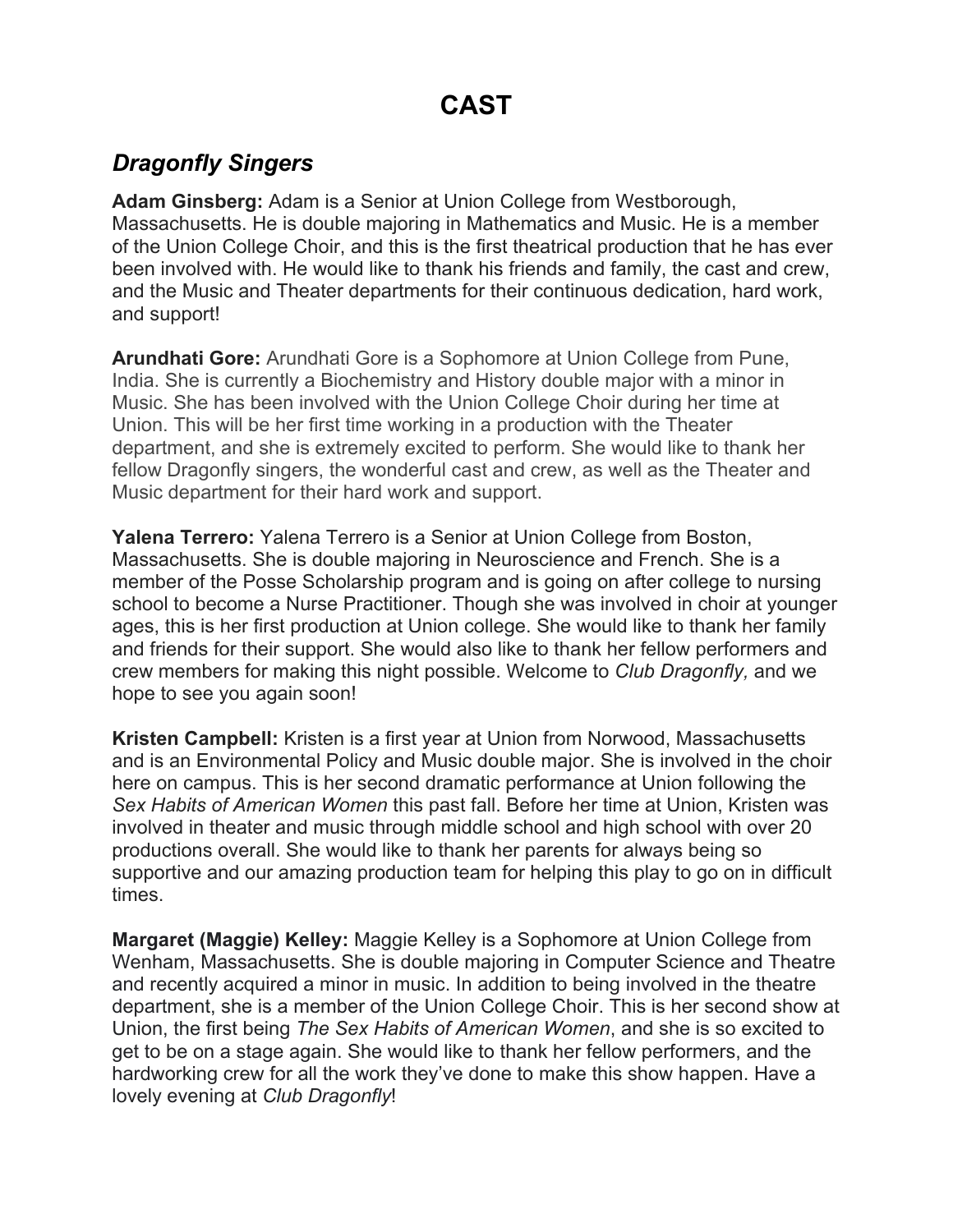**Matthew Parr:** Matthew Parr is a First-Year at Union College from South Hamilton, Massachusetts. He is planning on double majoring in theatre and music with a minor in Spanish. He is a current member of the Union College Choir, and was in the show, *The Sex Habits of an American Woman.* He would like to thank his friends, family, fellow cast mates, and crew for all their dedication. Enjoy the show!

## *Headline Singer*

**Helen Smith:** Helen is a Senior at Union College from Clarendon Hills, Illinois. She is a double Mathematics and Theatre major with a Japanese minor. While at Union, she has performed in productions such as *The Curious Incident of the Dog in the Night-time*, *When the Promise Was Broken*, *The Importance of Being Earnest*, *Macbeth*, *Trojan Women*, and *The Sex Habits of an American Woman*. She would like to thank the crew and fellow actors/singers for making her time in *Club Dragonfly* incredibly fun and memorable, and especially her family for their inspiration in her story!

#### *Waiters*

**Mary (MK) Darden:** MK is a Junior at Union College. She is an Interdisciplinary Psychology-English Major. She has performed in *Vagina Monologues* (Six Year Old Girl), and was a member of the Union College Choir. She is honored to have gotten a chance to do such a unique show and wants to thank everyone involved for making this happen!

**Erick Miron:** Erick Miron is a Senior at Union College. He is an English-Theater double major and has acted in *Fade* (Abel), *The Importance of Being Earnest* (Merriman), and *Macbeth* (Third Witch), *I Put the Fear of Mexico in 'em* (Efren), and *Trojan Women* (Menelaus). He would like to thank the cast and crew of Club Dragonfly for all their hard work and making this performance possible!

**Haley Gatley:** Haley is a first-year at Union College from Rome, New York. She is currently majoring in both neuroscience and theatre. This is her first show here at Union and she is so excited and thankful to have this opportunity! Haley would also like to thank everyone for making this show happen!

#### *Emcee*

**John Jiang:** Haoyu (John) Jiang is a senior at Union College from Xinjiang, China. Before Union, he went to Cheshire Academy. He is a theater major, visual arts and psychology double minor student. He was in seven Union College theater department productions before, and he was also in Proctor Theater's PB&J Cafe's production of Stuart Little. He would like to thank his family, friends and Union College Department of Theater and Dance for their help and support.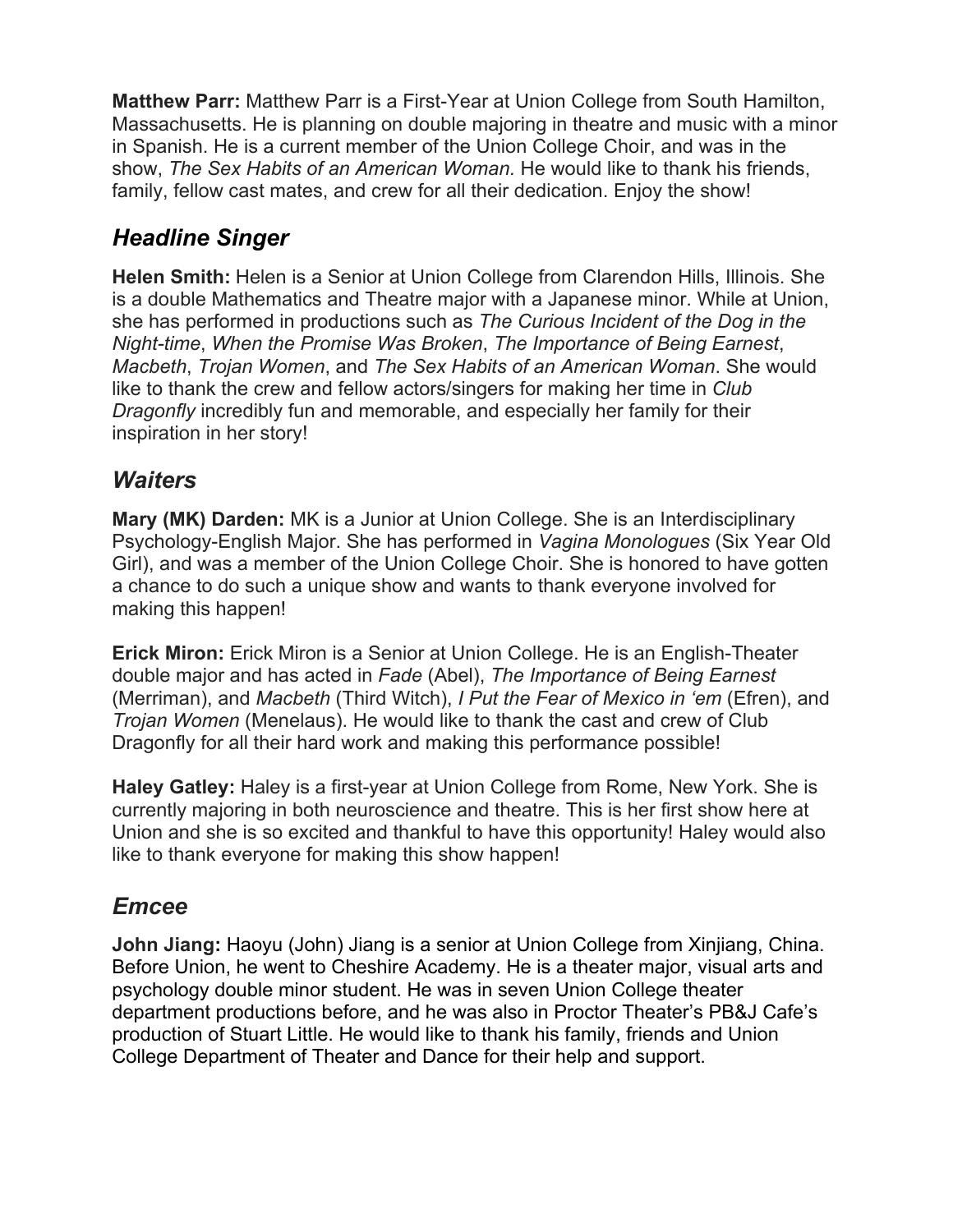# **MUSIC**

## *Tribute to Joe Raposo:*

| <u>Song</u>                                                                                                             | <b>Performers</b>               |
|-------------------------------------------------------------------------------------------------------------------------|---------------------------------|
| Sing!                                                                                                                   | Kristen Campbell, Maggie Kelley |
| The First Time it Happens                                                                                               | Adam Ginsberg                   |
| Bein' Green                                                                                                             | Yalena Terrero                  |
| I Don't Want to Live on the Moon                                                                                        | <b>Matthew Parr</b>             |
| A Little Bit (At the Beginning)                                                                                         | Arundhati Gore                  |
| Uncle Joes Medley: Rubber Duckie/ I<br>Love Trash/ C is Cookie/ Has Anybody<br>Seen My Dog/ Theme to Three's<br>Company | <b>Dragonflies</b>              |
| <b>Christmas Gifts</b>                                                                                                  | Adam Ginsberg, Arundhati Gore   |

## *Part II: Starring Helen Smith*

| Song                                       | <b>Original Artist</b>             |
|--------------------------------------------|------------------------------------|
| I Don't Want to Live on the Moon (reprise) | Jeff Moss/Ernie                    |
| <b>Accidentally in Love</b>                | Made famous by Counting Crows      |
| When Will My Life Begin?                   | From Disney's TANGLED              |
| Memory                                     | <b>From CATS</b>                   |
| Perfect                                    | Made famous by Pink                |
| Anyone Can Whistle                         | From Sondheim's ANYONE CAN WHISTLE |
| <b>Watch What Happens</b>                  | From Disney's NEWSIES              |
|                                            |                                    |

#### *Finale:*

Unwritten Made famous by Natasha Bedingfield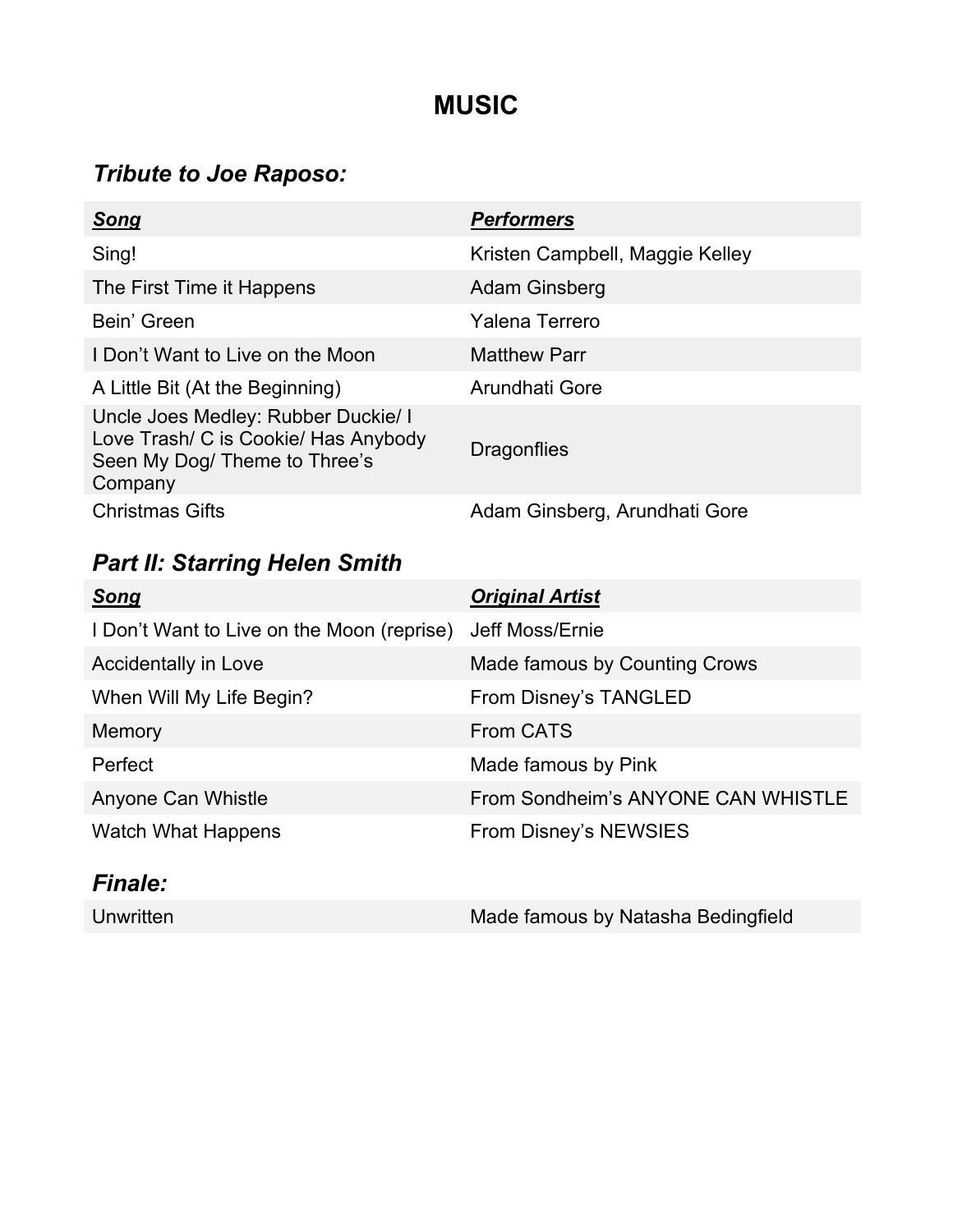# **DIRECTORS and TECHNICAL ARTISTS**

#### *Director*

**Randy Wyatt:** Randy Wyatt has directed over 70 productions. Recent highlights include *The Trojan Women* and *Disruption* for Union College and *Lungs, The Nether, Rhinoceros, Mr. Burns: A Post-Electric Play, A Public Reading of an Unproduced Screenplay about the Death of Walt Disney, melancholy play, See What I Wanna See, Circle Mirror Transformation, Twelfth Night, The Most Spectacularly Lamentable Trial of Miz Martha Washington, Corneille's The Illusion, The Moors, Equivocation, Love and Information, Treasure Island*, and *Bethany* elsewhere. Randy is also a playwright with many publishing credits to his name through Smith and Krause, Playscripts Inc, YouthPLAYS Inc, and others. His plays continue to be produced throughout the US and around the world. A member of the Dramatists' Guild and an associate member of the Stage Directors and Choreographers Society (SDC).



The Director is an Associate Member of STAGE DIRECTORS AND CHOREOGRAPHERS SOCIETY, a national theatrical labor union.

### *Musical Director*

**Shou-Ping Liu:** A native of Taiwan, Ms. Shou Ping Liu won several national piano competitions before moving to the United States. She first came to Boston under the support of the Talent and Merit Scholarship from New England Conservatory to pursue her undergraduate studies in piano performance. After graduating from the conservatory, she embarked on her conducting path when she began to take lessons with the late Robert Page. Since then, she has had a conducting career that has taken her to the Kennedy Center for the Performing Arts and major concert halls in Germany. She is currently completing her graduate studies in orchestral conducting at Hochschule für Musik Hanns Eisler Berlin. Before coming to Union College, Ms. Liu was the director of the Santa Monica Youth Orchestra for two years. During her residency, she pursued a Doctor of Musical Arts degree at the University of Southern California. She has participated in numerous competitions, having become a semi-finalist in the 2017 International Conducting Competition Jeunesses Musicales Bucharest as part of the George Enescu Festival. Orchestras she has conducted include the South Denmark Philharmonic, George Enescu Philharmonic Orchestra, Romania Philharmonic, Magdeburg Philharmonic Orchestra, Karlovy Vary Symphony Orchestra, and Brandenburg State Orchestra Frankfurt. In February of 2020 she collaborated on a lecture on Bach Cantatas with the Berlin Philharmonic keyboardist Raphael Alpermann. Her other teachers and coaches have included Jorma Panula, Victor Yampolsky, Helmuth Rilling, David Robert Coleman, Christian Ehwald, and Hans Dieter-Baum.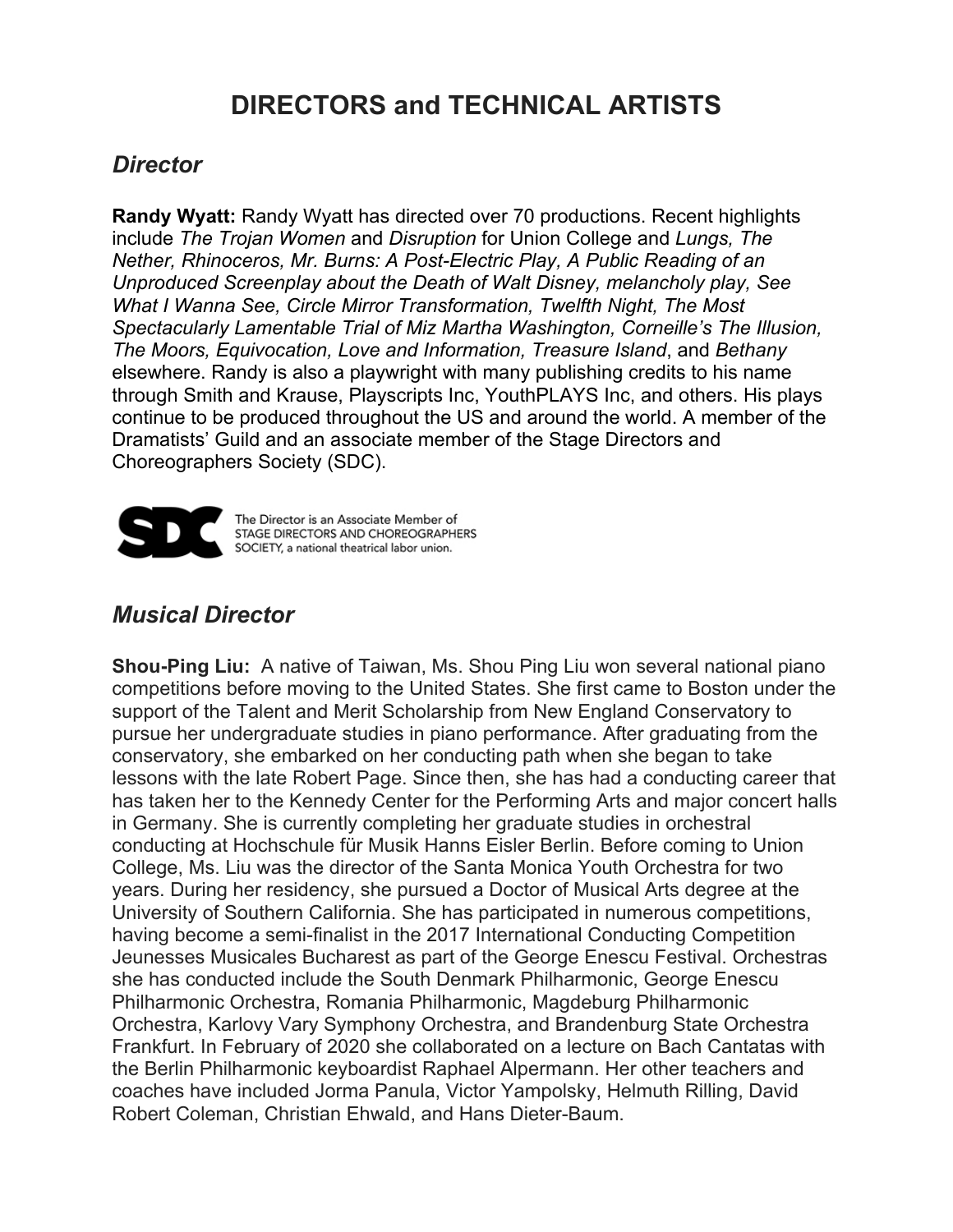#### *Sound*

**Vu Minh Le:** Vu is a junior at Union College from Hanoi, Vietnam. He is double majoring in Mechanical Engineering and Music. While at Union, he has been involved with the Union College Choir, Jazz Ensemble, Zakuro Daiko, as well as the Department of Theater and Dance's *Macbeth* production and the Winter 2020 Dance Concert. Vu loves live performances and is grateful and excited to be a part of this production.

## *Light Board Operator*

**Victoria Avon:** Victoria is a sophomore at Union College double majoring in biology and psychology. She loves theater and has been volunteering backstage for productions since high school. She was a dresser for *Trojan Women* and has done work-study for the theater department since her first term at Union. Victoria would like to thank everyone involved in Club Dragonfly for their hard work!

#### *Stage Manager*

**Amber Birt:** Amber Birt is a senior chemistry and theater double major at Union College. She was a stage grip for *The Curious Incident of the Dog and the Nighttime*, *The Importance of Being Earnest* and *Macbeth*. She has acted in *When the Promise Was Broken* and *Trojan Women* at Union. She was a dresser for *The Sex Habits of American Women*. She would like to thank all the people involved with the performance for all their time and hard work they put in.

## *Assistant Stage Managers*

**Amanda (Mandy) Blakeman:** Mandy is a Senior at Union majoring in English and double minoring in Theater and Gender, Sexuality, and Women's Studies. She would like to thank everyone involved in Club Dragonfly for all their hard work on this production!

**Isobel MacKinnon:** Isobel is a Junior at Union majoring in Theater and double minoring in Biology and Classics. She would like to thank all the cast and crew for the hard work they've put into the show!